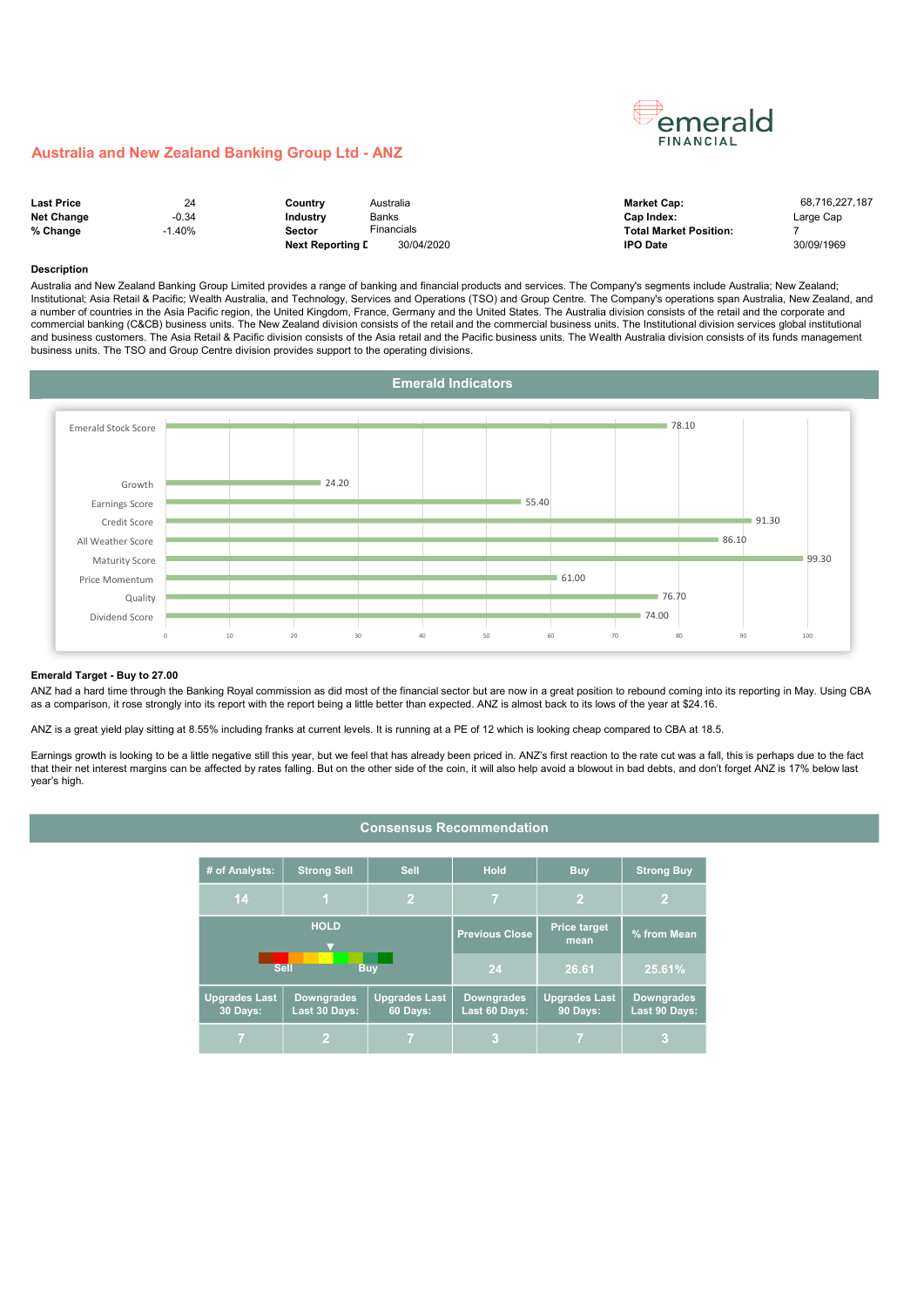# Price Chart



|                    |            |                         | <b>Price</b> | <b>Percentage Performance</b> |
|--------------------|------------|-------------------------|--------------|-------------------------------|
| Year High          | 29.30      | <b>YTD</b>              | 28.030       | $-13.16\%$                    |
| % to Yr. High      | $-16.93\%$ | <b>QTD</b>              | 28.520       | $-14.66%$                     |
| Year Low           | 23.82      | <b>MTD</b>              | 25.750       | $-5.48%$                      |
| % to Yr. Low       | 2.18%      | <b>WTD</b>              | 27.240       | $-10.65%$                     |
| Close vs 200 SMA   | $-2.36$    | Beta                    | 0.330        |                               |
| Close vs 100 SMA   | $-1.44$    |                         |              |                               |
| Close vs 50 SMA    | $-1.23$    |                         | <b>XJO</b>   | ANZ VS XJO                    |
|                    |            | <b>Benchmark YTD</b>    | 4.30%        | $-17.46%$                     |
| 5 day Volatility   | 9.53       | <b>Benchmark QTD</b>    | -3.43%       | $-11.23%$                     |
| 30 day Volatility  | 18.05      | <b>Benchmark MTD</b>    | -7.95%       | 2.48%                         |
| 90 day Volatility  | 16.23      | <b>Benchmark WTD</b>    | $-9.53\%$    | $-1.12%$                      |
|                    |            |                         |              | <b>Distance from VWAP</b>     |
| Volume 30 days Avg | 6465971    | VWAP Avg 30 days        | 25.99        | -6.37%                        |
| Volume 15 days Avg | 7168296    | <b>VWAP Avg 15 days</b> | 26.23        | $-7.20%$                      |
| Volume 5 days Avg  | 9213805    | <b>VWAP Avg 5 days</b>  | 25.66        | $-5.14%$                      |





| 1.6<br>5.61 |
|-------------|
|             |
|             |
| 8.97        |
| 5.82        |
| 70          |
| 72.03       |
| 71.83       |
|             |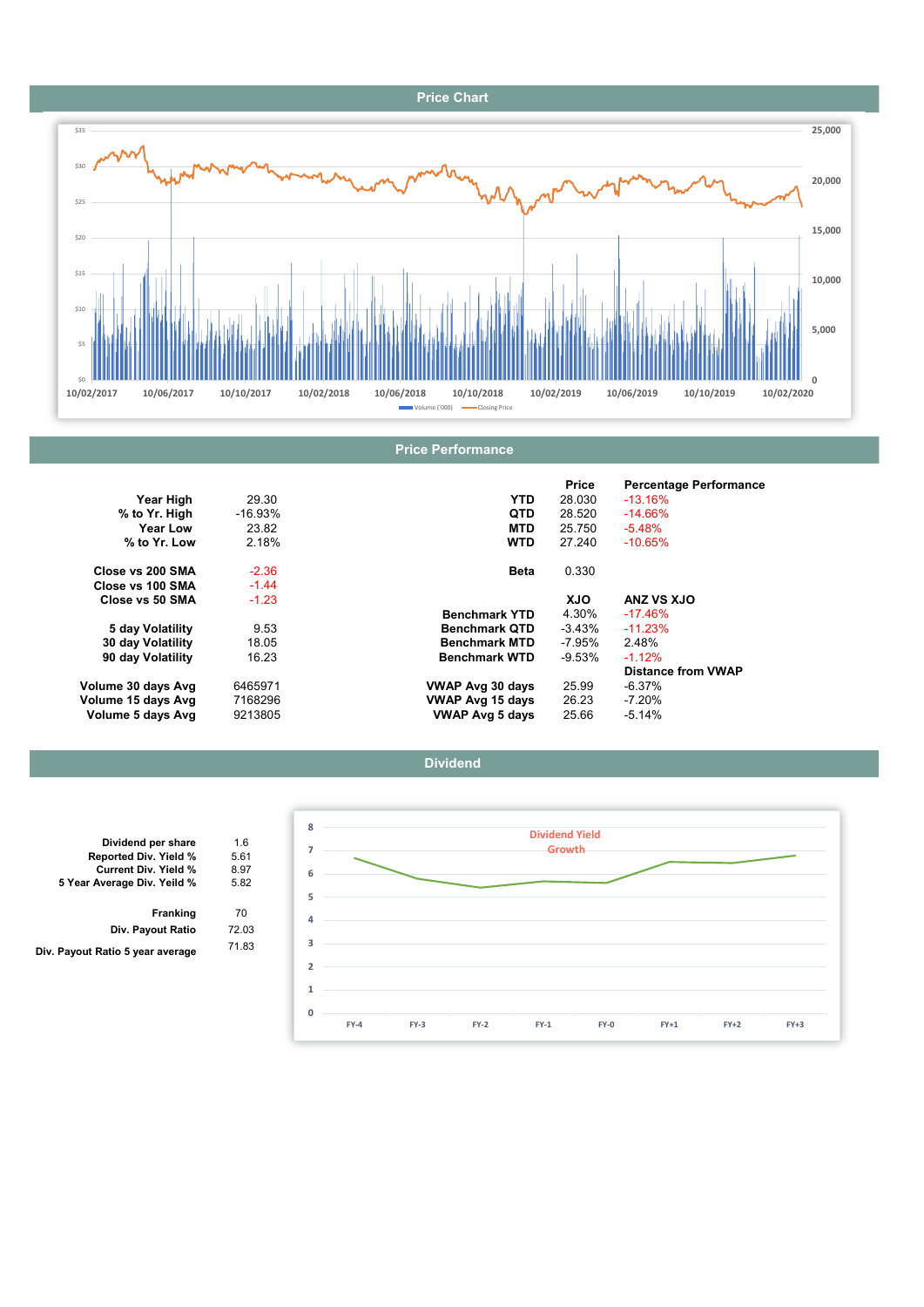# Key Ratios

### Growth & Value

|                  | <b>LTW</b>  | $FY-3$      | $FY-2$      | <b>FY-1</b> | FY0         | $FY+1$      | $FY+2$      | $FY+3$      |
|------------------|-------------|-------------|-------------|-------------|-------------|-------------|-------------|-------------|
| <b>PE Ratio</b>  | 11.43       | 12.86       | 11.65       | 10.41       | 11.43       | 11.511      | 11.16       | 10.74       |
| <b>PEG Ratio</b> | $-1.29$     | 1.22        | 1.18        | 1.01        | $-1.50$     | <b>NaN</b>  | <b>NaN</b>  | <b>NaN</b>  |
| <b>EPS</b>       | 2.13        | 1.89        | 2.09        | 2.34        | 2.13        | 2.11        | 2.18        | 2.27        |
|                  |             |             |             |             |             |             |             |             |
| <b>ROA</b>       | 0.66        | 0.63        | 0.70        | 0.77        | 0.66        | 0.65        | 0.65        | 0.66        |
| <b>ROE</b>       | <b>NULL</b> | <b>NULL</b> | <b>NULL</b> | <b>NULL</b> | <b>NULL</b> | 9.97        | 9.91        | 10.09       |
| <b>ROC</b>       | <b>NaN</b>  | 0.74        | 0.72        | 0.74        | 0.70        | <b>NULL</b> | <b>NULL</b> | <b>NULL</b> |
|                  |             |             |             |             |             |             |             |             |

## Financial Summary

|                                 |             |             |             |             |             |             |             | $Scale = 6$ |
|---------------------------------|-------------|-------------|-------------|-------------|-------------|-------------|-------------|-------------|
|                                 | $FY-3$      | $FY-2$      | <b>FY-1</b> | FY0         | $FY+1$      | $FY+2$      | $FY+3$      |             |
| <b>Total Revenue</b>            | 25,387      | 21,339      | 21,384      | 20,247      | 18,654      | 18,915      | 19,435      |             |
| Growth                          |             | $-15.95%$   | 0.21%       | $-5.32%$    | $-7.87%$    | 1.40%       | 2.75%       |             |
| <b>Gross Income</b>             | <b>NULL</b> | <b>NULL</b> | <b>NULL</b> | <b>NULL</b> | <b>NULL</b> | <b>NULL</b> | <b>NULL</b> |             |
| Margin                          | #VALUE!     | #VALUE!     | #VALUE!     | #VALUE!     | #VALUE!     | #VALUE!     | #VALUE!     |             |
| <b>EBITDA</b>                   | 10,218      | 10,557      | 11,692      | 10,193      | <b>NULL</b> | <b>NULL</b> | 8,511       |             |
| <b>Margin</b>                   | 40.25%      | 49.47%      | 54.68%      | 50.34%      | #VALUE!     | #VALUE!     | 43.79%      |             |
| <b>EBIT</b>                     | 8,743       | 9,836       | 10,702      | 9,499       | 9,307       | 9,996       | 10,683      |             |
| Margin                          | 34.44%      | 46.09%      | 50.05%      | 46.92%      | 49.89%      | 52.85%      | 54.96%      |             |
| Net Income after Tax            | 5,709       | 6,406       | 6.400       | 5,953       | 6,155       | 6,369       | 6,654       |             |
| Margin                          | 22.49%      | 30.02%      | 29.93%      | 29.40%      | 32.99%      | 33.67%      | 34.24%      |             |
| <b>EPS</b>                      | 1.8932      | 2.0885      | 2.3385      | 0.3002      | 2.1145      | 2.1809      | 2.2664      |             |
|                                 | $-26.38%$   | 10.32%      | 11.97%      | $-8.91%$    | $-0.73%$    | 3.14%       | 3.92%       |             |
| PE                              | 12.86       | 11.65       | 10.41       | 11.43       | 11.51       | 11.00       | 10.59       |             |
| <b>Free Operating Cash Flow</b> | 10,504      | 24,047      | 10,566      | $-4,550$    | <b>NULL</b> | <b>NULL</b> | <b>NULL</b> |             |

# Valuation

| 1.14 | <b>Book Value per Share</b>   | 21.44 |
|------|-------------------------------|-------|
| 1.23 | Tangible Book Value per Share | 19.73 |
| 2.22 |                               |       |

11.43

#### 55,922 981,137 267.22 Debt to Tangible book value 920,354 **Total Debt Outstanding** 149,432 **Debt to Equity** NULL 60,794 **Operating Margin** 44.06 **Debt to Capital** NULL Total Liabilities Net Assets Debt to Equity Debt to Capital Tangible Book Value Total Assets Financial Health

 NULL 59,777 Current Ratio Cash and short term investments

Price to Book Price to Tang. Book Price to Sales Price to Earnings